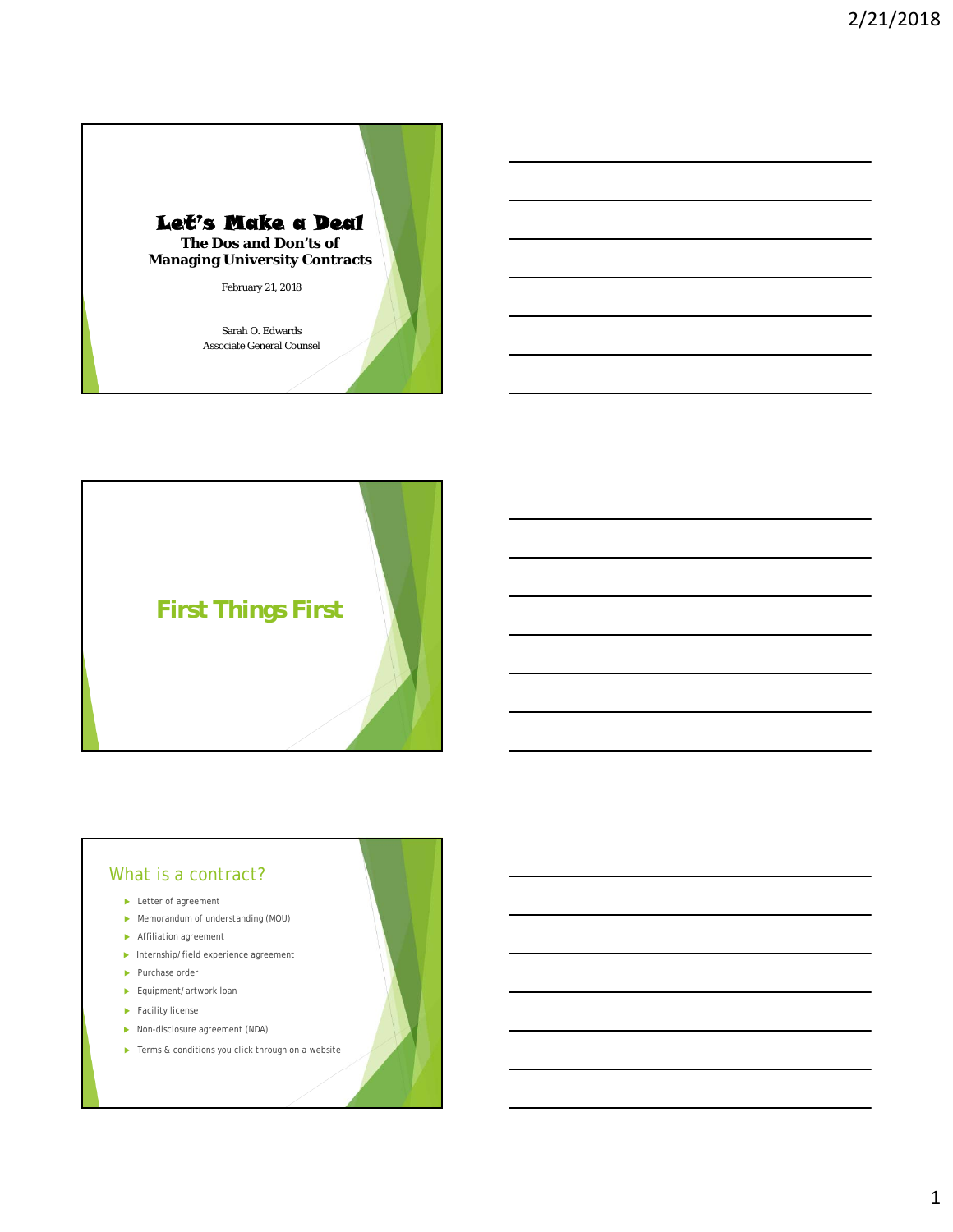# University Policy 603.1

- A **Contract** is any document that legally binds the University to another party, including any agreement in which either party promises to take specific actions or to refrain from taking certain actions.
- A Contract might or might not involve the payment of money.
- Online terms and conditions that must be accepted prior to using a product or service are also considered Contracts under this Policy.

#### Your Best Friends . . .

(1) The Contract Checklist: legal.uncc.edu/legal-topics/contracts/contract-checklist

(2) Guidelines for Accepting Digital or Electronic Signatures: legal.uncc.edu/legal-topics/contracts/guidelines-accepting-digital-or-electronic-signatures

(3) What to Consider Before Signing a Contract: legal.uncc.edu/legal-topics/contracts/what-consider-signing-contract

(4) Signature Authority Chart: legal.uncc.edu/sites/legal.uncc.edu/files/media/Signature AuthorityChart.pdf

(5) Your friendly neighborhood attorney: sarah.edwards@uncc.edu

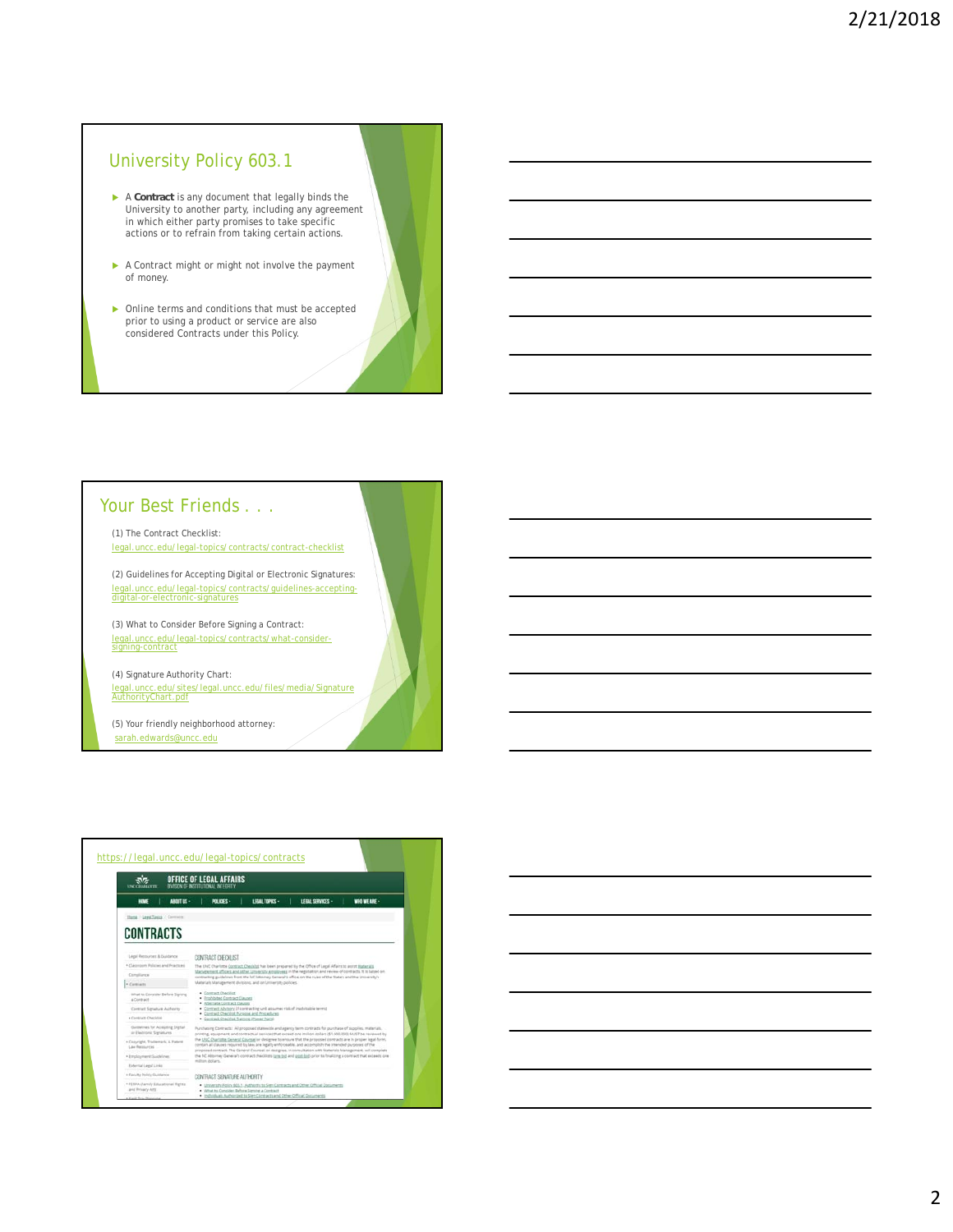

## Pass the Buck!

- For a lot of you, your protocol when you receive a contract should be to send it to someone else:
	- Purchasing Scott Brechtel (sjbrecht@uncc.edu, 7-7329)
	- Grants & Contracts Nikki Simmons (nsimmo17@uncc.edu, 7-1885)
	- ▶ Tech Transfer Carl Mahler (7-8012, techtransfer@uncc.edu)
	- ► Legal Affairs Sarah Edwards, Amy Kelso, or<br>others (7-5372, legal-affairs@uncc.edu)

# Finding Your Bearings

- What product or service is being provided here?
- Does the university need to provide information (student, personnel, financial, etc.) to the other party to make it happen?
- Will the other party have access to university facilities or IT networks?
- What could go wrong with this arrangement (if the product or service doesn't work as intended, if the other party discloses our information, if the other party damages our property, etc.)?
- Are any documents mentioned (attachments, appendices, linked terms and conditions, etc.) that aren't included?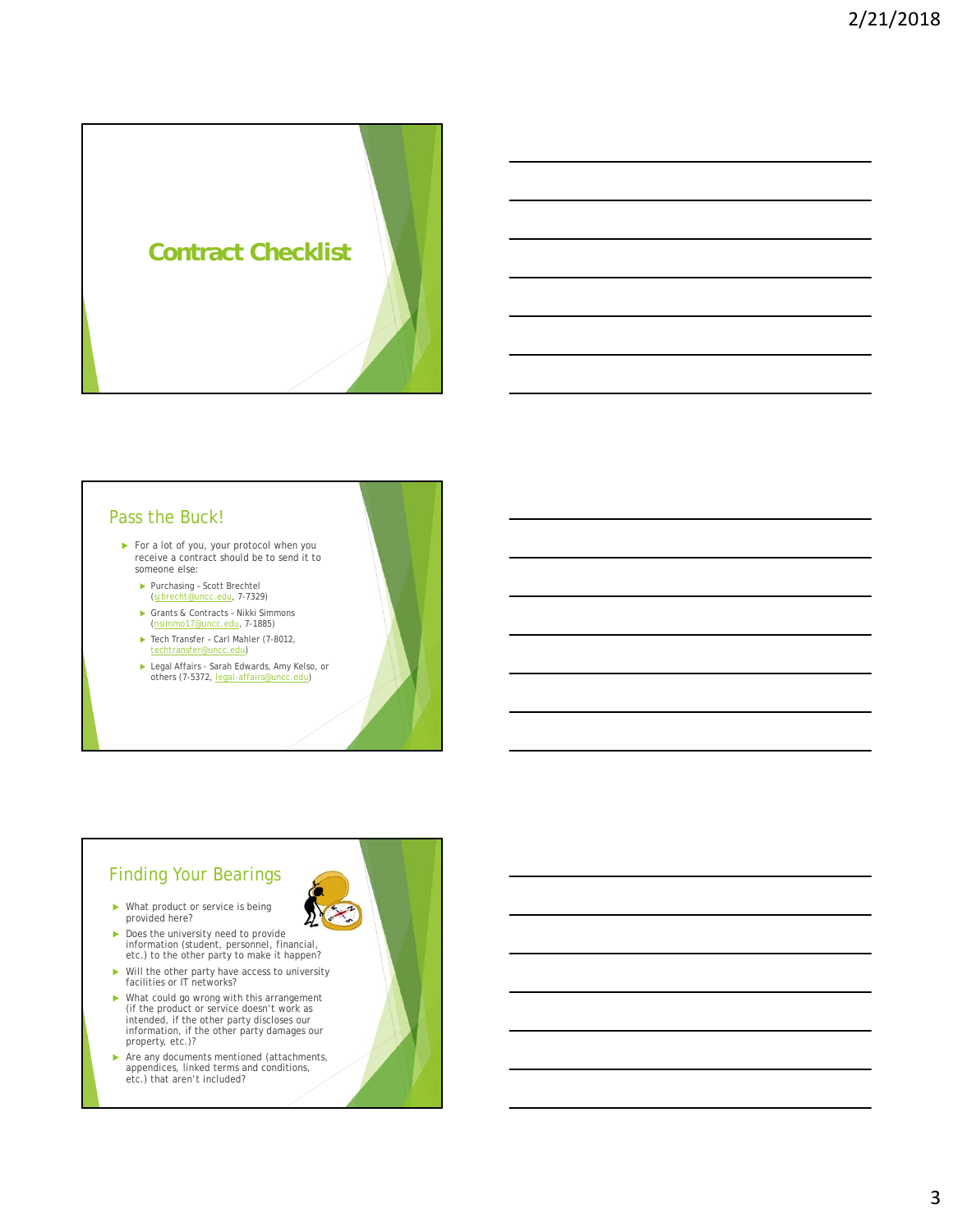

#### Deal breaker #1: Waiving immunity

 $\triangleright$  Sovereign Immunity = the state cannot be sued

- NC has given up its sovereign immunity only for certain limited claims (G.S. 143-291, et seq.)
	- only for harm resulting from negligence  $\triangleright$  only up to \$1,000,000
	-
- $\blacktriangleright$  Issues affected by this principle:
	- $\blacktriangleright$  indemnification
	- substantive law/jurisdiction (G.S. 22B-3)
	- **binding arbitration**

# True/False: UNC Charlotte students are not covered by the NC Tort Claims Act. A. True  $\sqrt{\mathsf{B}}$ . Mostly true C. Mostly false D. False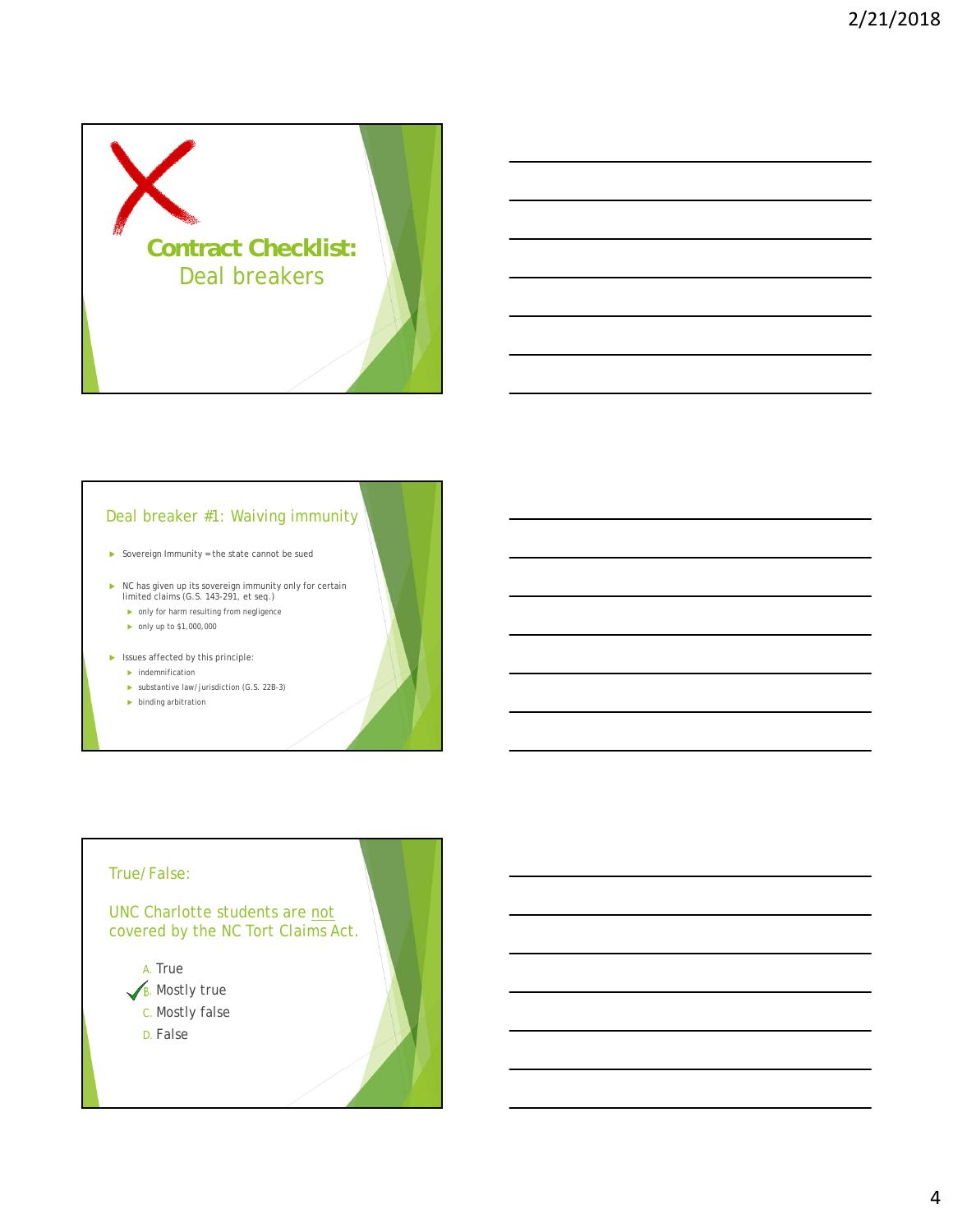# $\blacktriangleright$  Key words — "indemnify" "release" "defend" "hold harmless" "waive"  $\blacktriangleright$  The University can agree to cover: personal injury and property damage  $\blacktriangleright$  based on the negligence of our employees (not students!) Indemnification

- $\blacktriangleright$  up to \$1,000,000
- Get the Tort Claims Act language in there! ("Only in the manner and to the extent permitted by the North Carolina Tort Claims Act, N.C.G.S. 143-291, *et seq.* and without waiver of its sovereign immunity, . . . .")

# Negotiating Substantive Law

(1) Strong preference = North Carolina law

▶ "This Agreement shall be construed, governed, and enforced by and in accordance with the internal laws of the State of North Carolina without regard to its conflict of laws provisions."

(2) Second option is to delete any reference to which law governs (i.e. remain silent)

**b** good if services performed in NC

(3) Last option (and only if the contract is very important and the other party will not budge after multiple attempts):

Far action or proceeding seeking to enforce any<br>provision of, or based on any right arising out of, this<br>agreement may be brought against a party to this<br>Agreement only in the state or federal courts in the<br>state of the d

## Other deal breakers

- $\triangleright$  No-hire clauses (G.S. 126-14.2(a))
- ▶ Non-competition clauses (G.S. 143, Article 3 (bidding))
- Attorneys' fees, court costs, etc. (G.S. 143-291 et seq.)
- Personal liability (Defense of State Employees Act (G.S. 143-300.3 et seq.))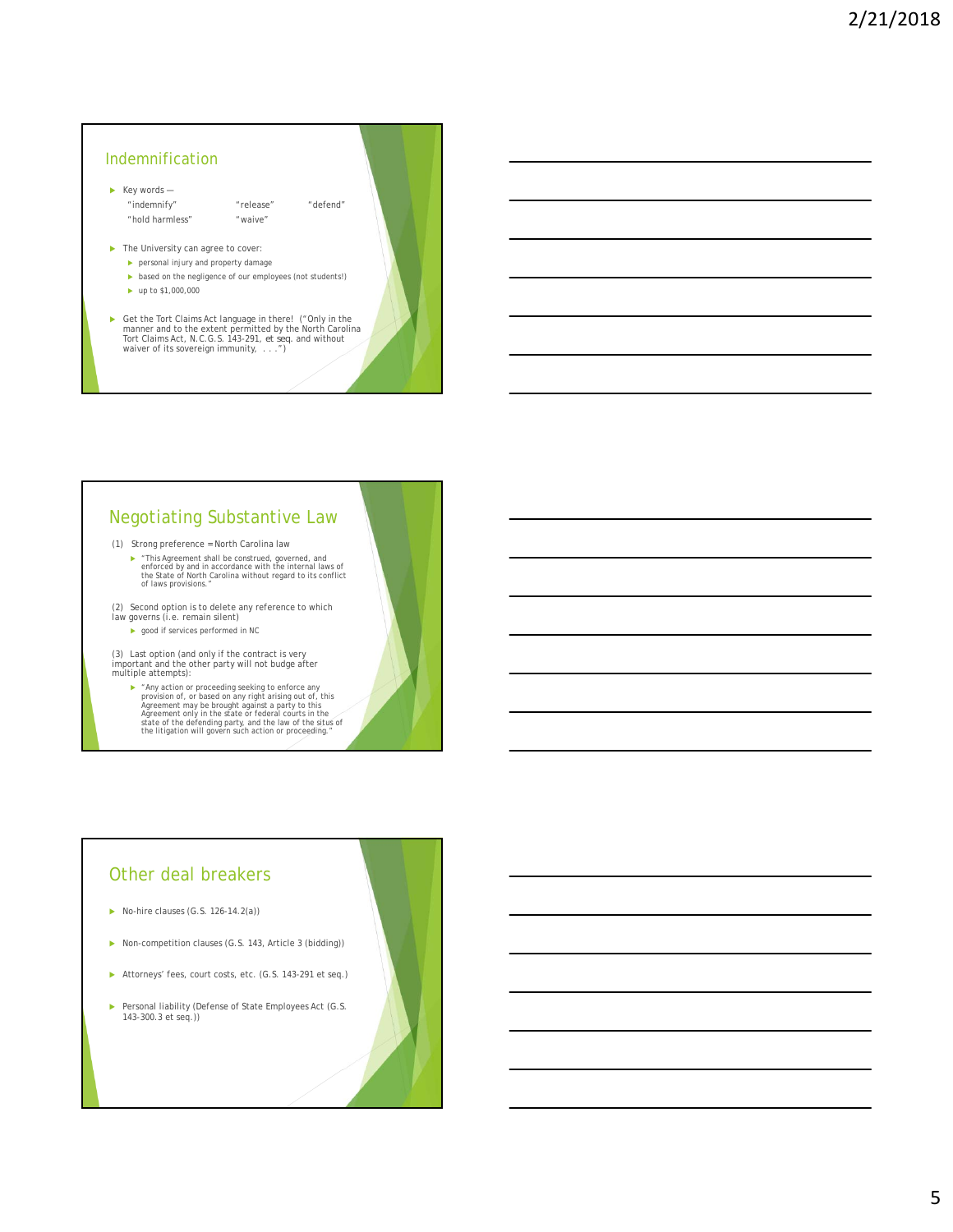#### Quick fix for no-hire clause

University agrees that during the term of this Agreement,<br>and for a period of two (2) years following the last<br>rendering of services by Company, University shall not<br>directly <del>or indirectly</del> solicit<del>, or be solicited by or</del> <mark>a salaried employee or independent contractor</mark>, any<br>Company employee that was assigned to University's<br>project or account.

# University Policy 603.2

**Contract with university employee or family member** used to be a deal breaker

- UP 603.2 was revised in March 2017
- Now it's permissible to contract with university employee or family member, BUT ONLY after a comprehensive review by Purchasing Office

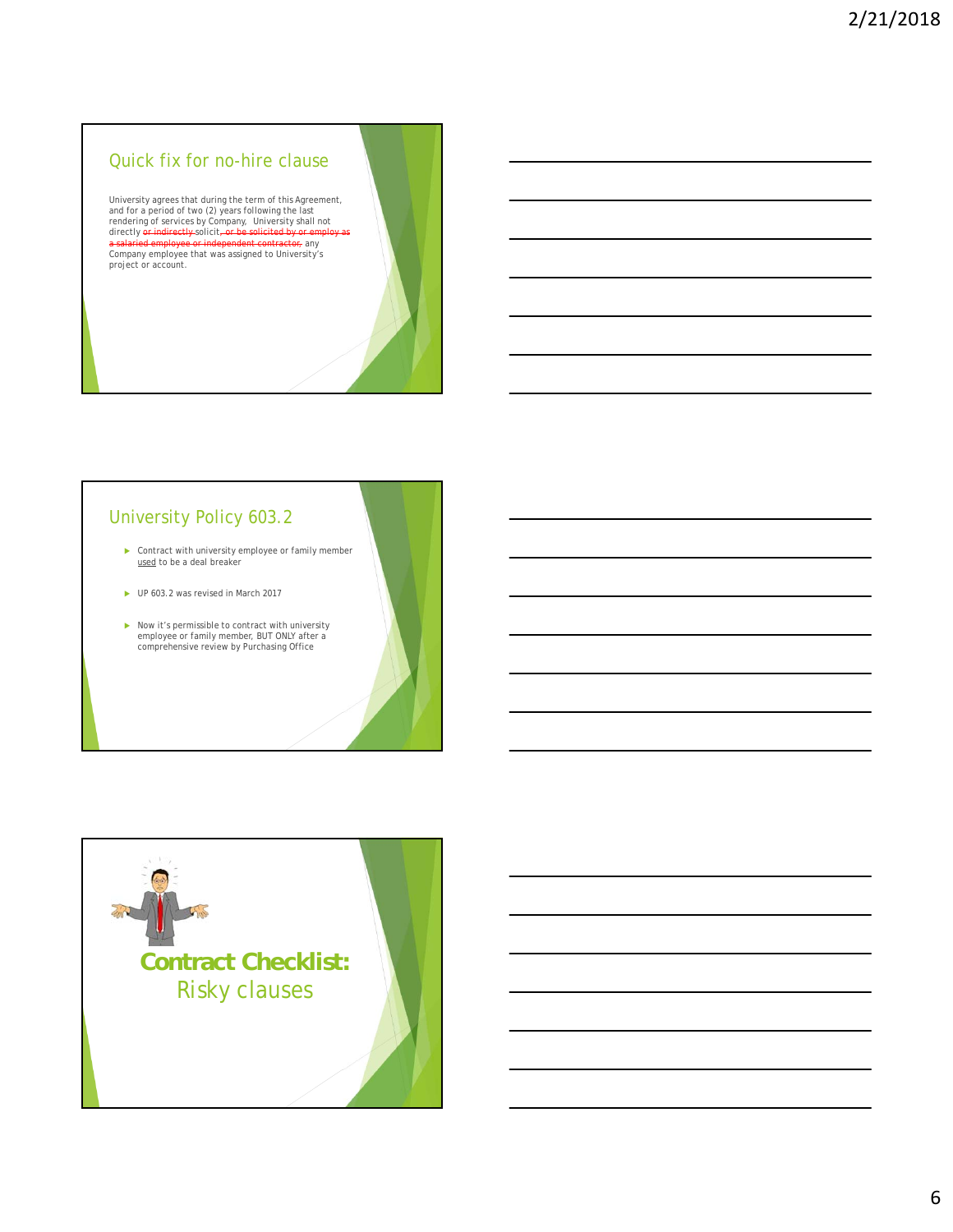#### Risky terms

- Alters legal protections
	- statute of limitations
	- $\blacktriangleright$  injunctive relief (agree to irreparable harm)
	- **I** liquidated damages/cancellation fees
	- ▶ waiver of trial by jury (G.S. 22B-10)
- **Limits liability**
- Forfeits control over lawsuits
- Best efforts/warranty
- **Business Associate Agreements**

# Liquidated damages

- Strong preference is to get rid of the provision all together, but for some parties (like hotels), that would be a deal-breaker
- ▶ Options:
	- $\blacktriangleright$  Try to push back on dates/percentages
		- **►** *E.g.* Instead of having to pay 50% of cost if you cancel 60 days out, make it 25% or only 30 days out
	- Always add a duty to mitigate
		- ► "The Holiday Inn has a responsibility to mitigate potential<br>danages by filling or attempting to fill any reserved rooms not<br>utilized by Client. If any reserved rooms are filled by non-<br>client guests, Client is not respo

# Quick fix for injunctive relief

University understands and acknowledges that the disclosure of Company's confidential information lemay give rise to irreparable injury and, as such, that Company has the right to seek equitable and injunctive relief to prevent the unauthorized disclosure of its confidential information.

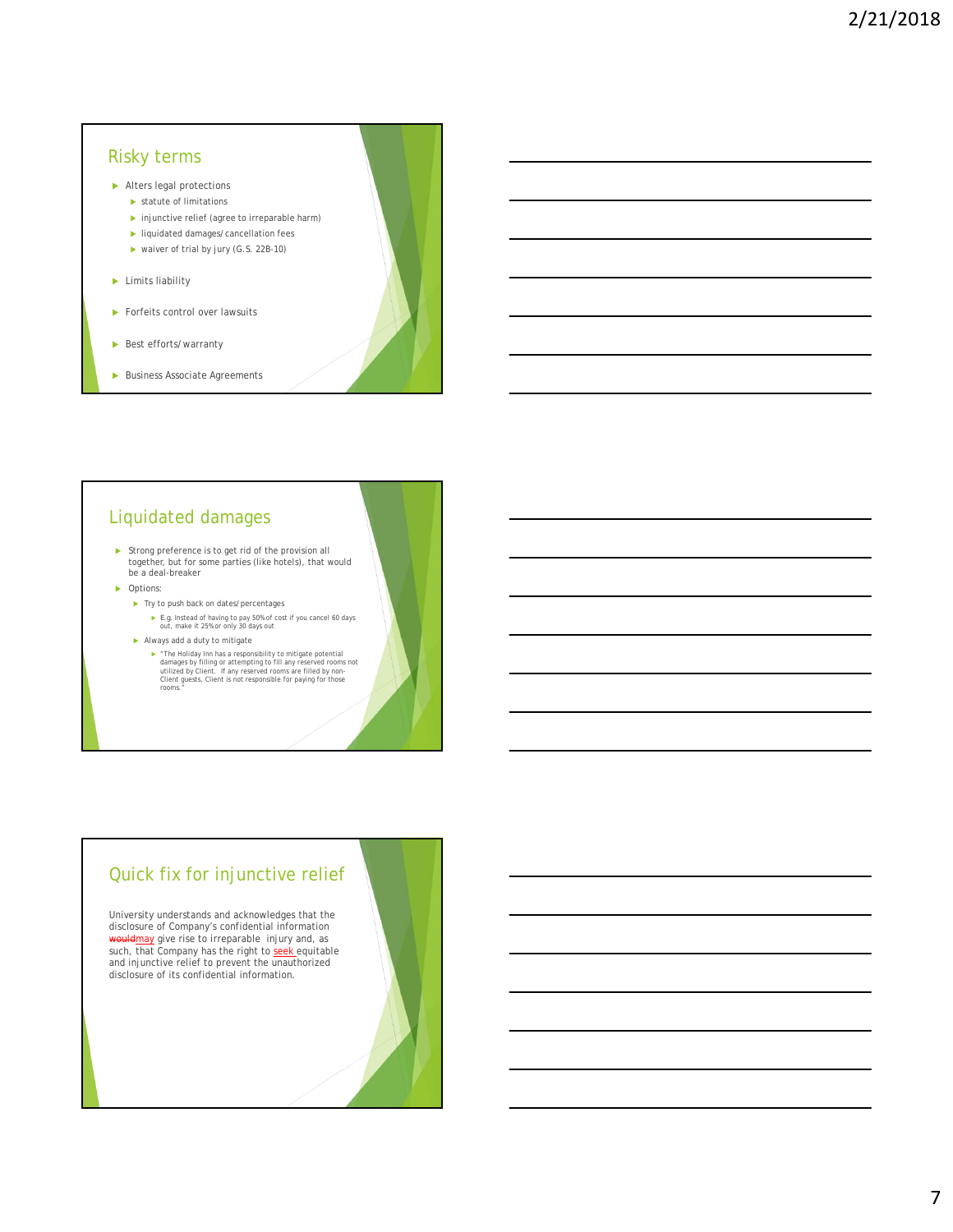# More risky terms

- Use of University name/logo/trademarks in advertising
- Acceleration clauses
- Late payment penalties
- ▶ Liens on state property G.S. 44A-34
- Confidentiality ► G.S. 132-1 et seq.



# Quick fix for confidentiality

If the contract defines "Confidential Information," simply add a sentence that reads:

"Confidential Information" does not include any information that is required to be disclosed by law, including but not limited to the North Carolina Public Records Act, N.C.G.S. § 132-1, et seq.

We can also agree to notify the other party prior to disclosing its information in response to a public records request or subpoena.

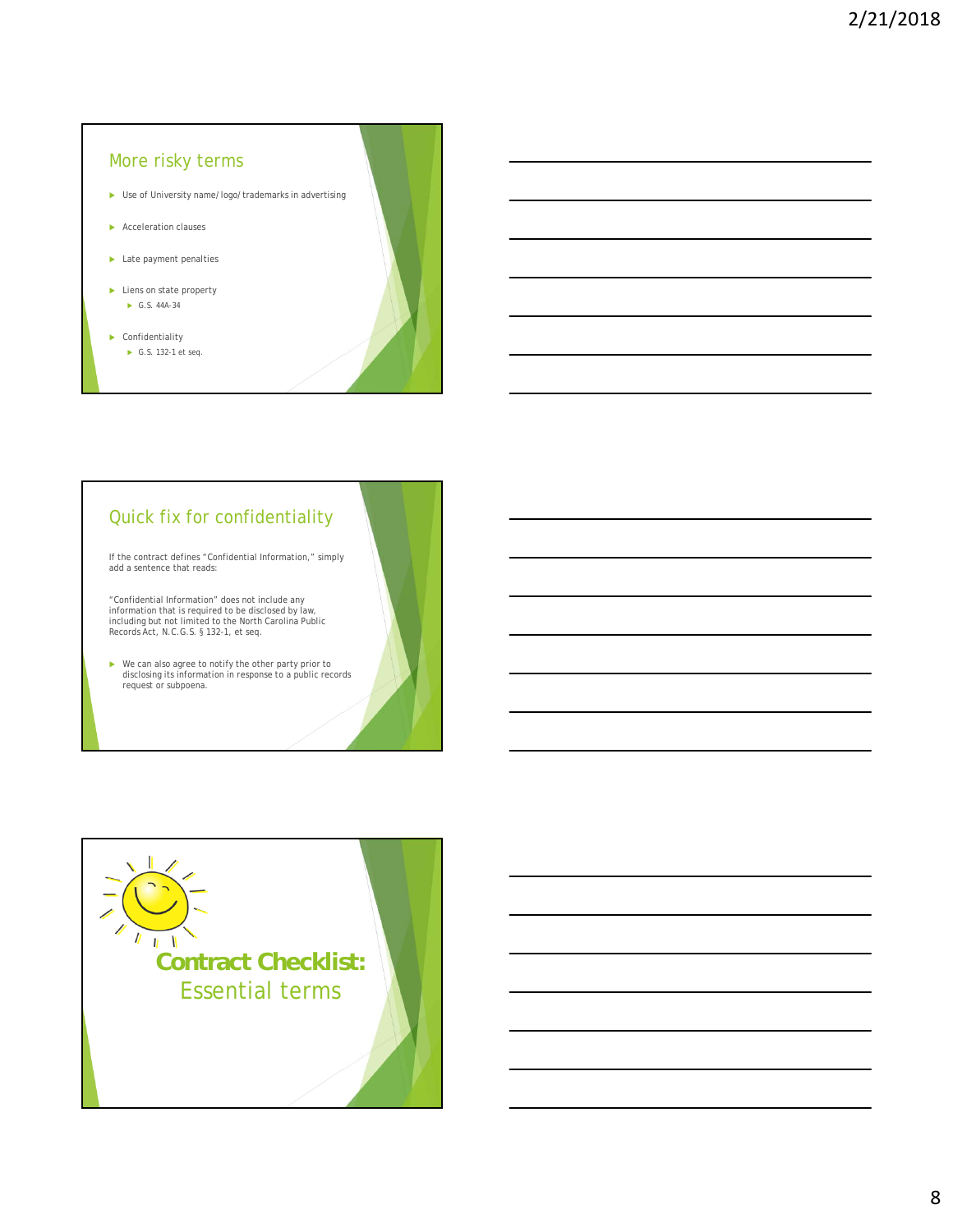# Essential terms Audit provision required (G.S. 143-49 $(9)$ ) E-Verify provision  $\blacktriangleright$  required (G.S. 143-48.5) Nondiscrimination language  $\blacktriangleright$  required by federal law

- Americans with Disabilities Act
	- **based on federal law**
	- $\blacktriangleright$  for electronic or information technology

# Criminal background check provision

- Required by University Policy 101.23 if contractor has "sensitive duties":
	- ▶ Responsibility for care, safety, and security of<br>vulnerable populations (*e.g.* non-student minors or<br>animals)
	- Access to or responsibility for cash and cash equivalents, credit card information, etc.
	- Access to or responsibility for controlled substances, select agents, or hazardous materials
	- $\blacktriangleright$  Master key access to buildings, residence halls, etc.
	- Access to or responsibility for information or areas designated by University as safety or security sensitive (*e.g.* server rooms)

# Iran Divestment/Israel Boycott

- $\blacktriangleright$  No longer required to be part of the contract language, but if the contract is for more than \$1,000, we must ensure that the other party is not listed on<br>notreasurer.com divestment lists for either:
	- Iran Divestment Act (G.S. 147-86.55, *et seq.*)
	- Companies Boycotting Israel (G.S. 147-86.80, *et seq.*)
- Purchasing Office can check these for you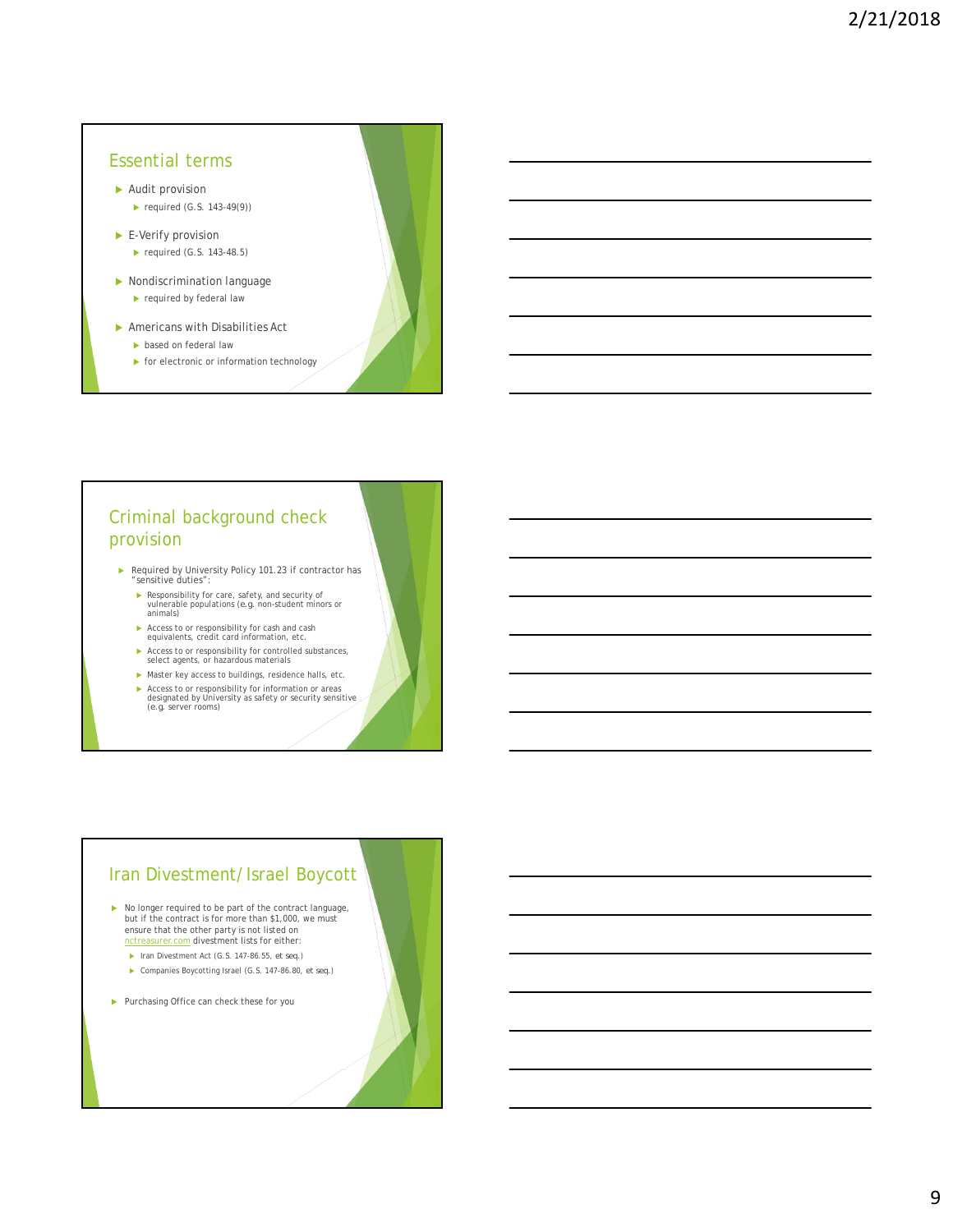

# Additional issues to notice

 $\blacktriangleright$  Insurance

- $\blacktriangleright$ minimum insurance requirements from Risk Management
- **Default provisions** 
	- **P** remember time to cure
- $\blacktriangleright$  Tax issues ▶ Unrelated Business Income Tax (UBIT)?
- Multi-year terms
- Warranties/representations

## Additional issues to notice

#### $\blacktriangleright$  Intellectual property rights

- ▶ patents (Univ. Policy 301)
- copyright (Univ. Policy 315)
- $\blacktriangleright$  tax-exempt bonds (*e.g.* new science building)
- Publication rights
	- ▶ BOG policy (UNC Policy Manual 500.1) ▶ Export controls (Univ. Policy 316)
	-
- ▶ Grant funding
	- Other conditions related to expending money that need to be included in contract?
- Personal identifiers
	- G.S. 132-1.10 & 14-113.20(b)
	- FERPA/HIPAA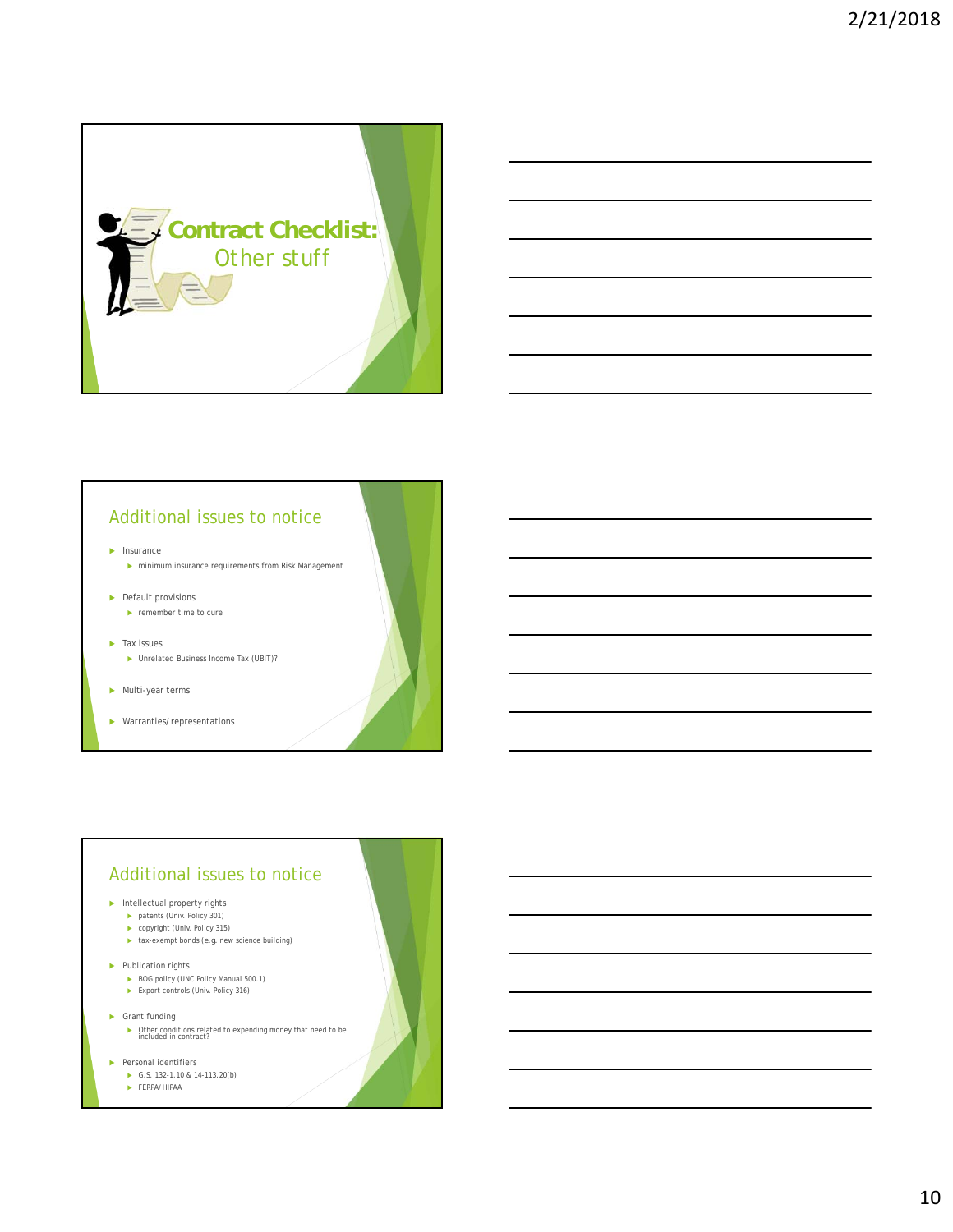# FERPA Scenario: The College of Business purchases a new software program to manage all of its students' information, including grades and class schedules. Add: Agency acknowledges that for the purposes of this<br>Agreement it will be designated as a school official with<br>legitimate educational interests in the students' education<br>records, and Agency agrees to abide by the limita requirements imposed on school officials by the Family<br>Educational Rights and Privacy Act and its implementing<br>ergulations (FERPA). Agency shall use the education<br>records only for the purpose of fulfilling its duties under

#### Data/information

#### Data sharing (from them to us)

University Policy 311.9 (your DSO + Debbie Bolick in GCA)

- Data sharing (from us to them)
- ▶ Does contract involve information that needs to be kept secure (e.g. student info, financial info, personnel info, SSNs, medical info, etc.)?
- Is the University able to retrieve the information from the company promptly in order to respond to public records requests?

Will the company keep the information secure (physical and/or electronic) ?

OLA has one-page Data Protection Agreement template

#### Fairness/Common Sense

- Who is paying? How much and by when? (And what is being received in return?)
- ▶ Who can terminate? For what reasons?
- Are terms bilateral where they need to be?
- How will it be renewed? Auto-renew?
	- If we're paying and the commitment is longer than this budget year, we have to add clause re: state appropriations.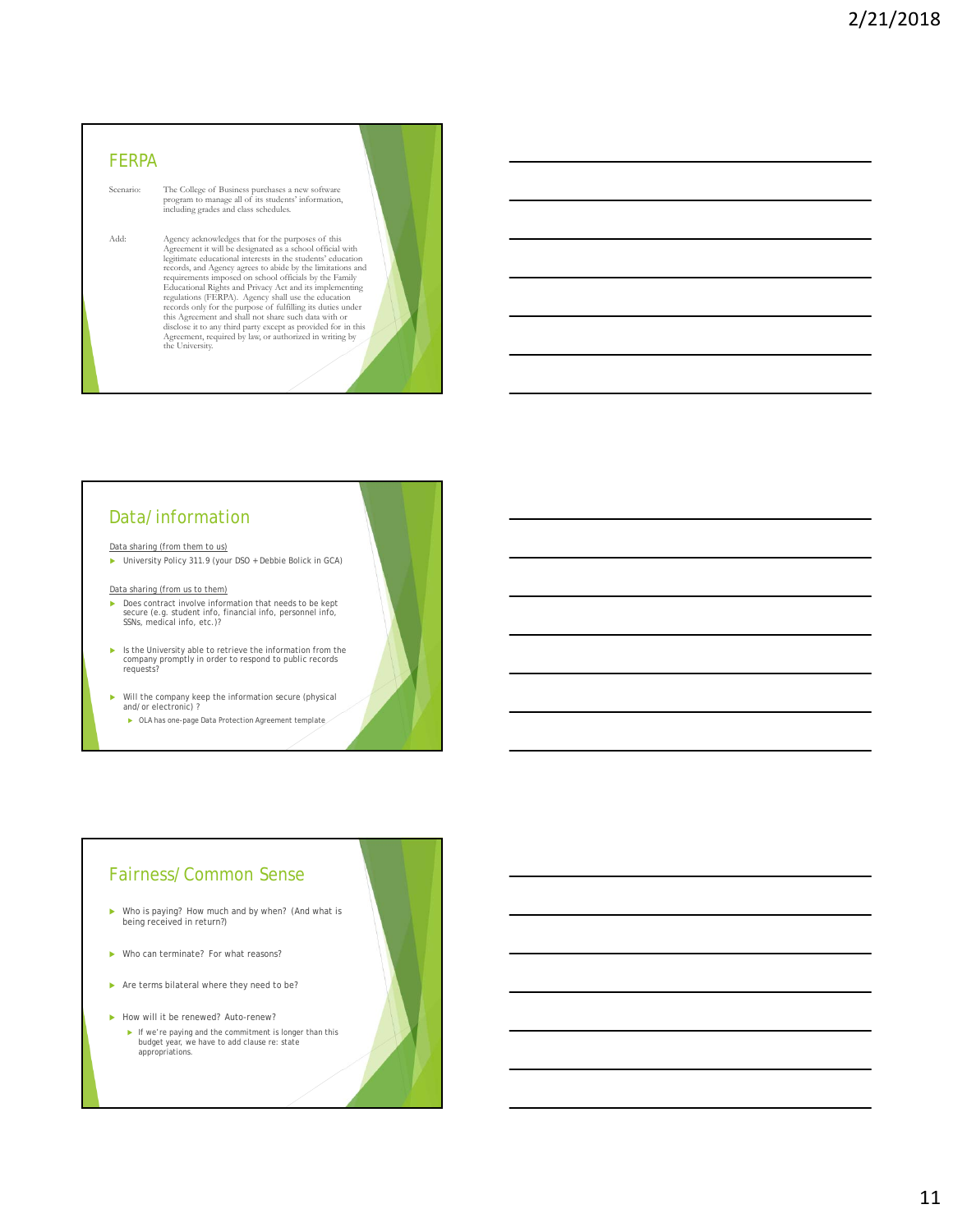

#### **Signatures**

- Who signs for the university?
- Refer to our signature authority chart
	- If you have signature authority, it's likely only for a specific type of agreement (so be careful).
- Good rule of thumb  $\rightarrow$ 
	- If you're uncertain whether you can sign for the university, then you probably can't.
- Having signature authority means that you have to make sure all university processes are followed and the contract conforms to university requirements (it's not a free-for-all)

Signing without authority can lead to discipline and/or personal liability for the contract.

#### E-Signatures

- What electronic/digital signatures are acceptable from the other party?
	- Refer to our guidance document
	- In general, pdfs of entire contract are okay; graphic images of signatures and/or typewritten signatures are not okay (unless secure software was used)
- For a student providing consent for disclosure of his/her education records, an email from his/her official UNC Charlotte email address is sufficient.
	- Unless email says, "This is Bobby's mom. Bobby wants me to have access to his grades from last semester."
	- Personal email address, text message, social media communication, etc. not okay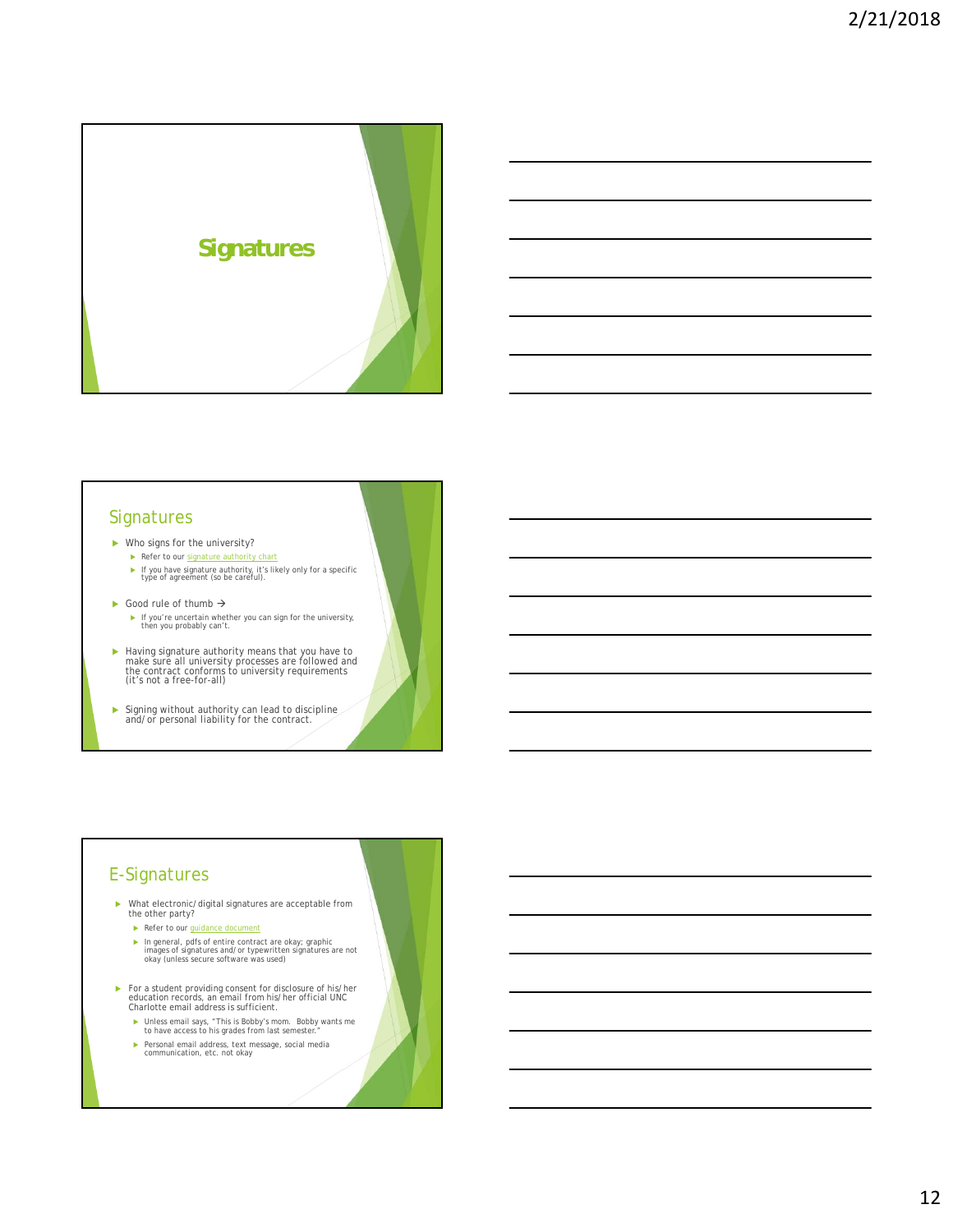

#### What do I do if I don't understand a clause in a contract?

A. Ignore it (It's probably not that important anyway!)

B. Delete it (I don't want to accept something I don't understand)

Google it (The almighty Google always knows what to do.)  $\sqrt{D}$ . Phone a friend (The Office of Legal Affairs can help!)

# Your Best Friends . . .

(1) The Contract Checklist: legal.uncc.edu/legal-topics/contracts/contract-checklist

(2) Guidelines for Accepting Digital or Electronic Signatures: legal.uncc.edu/legal-topics/contracts/guidelines-accepting-digital-or-electronic-signatures

(3) What to Consider Before Signing a Contract: legal.uncc.edu/legal-topics/contracts/what-consider-signing-contract

(4) Signature Authority Chart: legal.uncc.edu/sites/legal.uncc.edu/files/media/Signature AuthorityChart.pdf

(5) Your friendly neighborhood attorney: sarah.edwards@uncc.edu